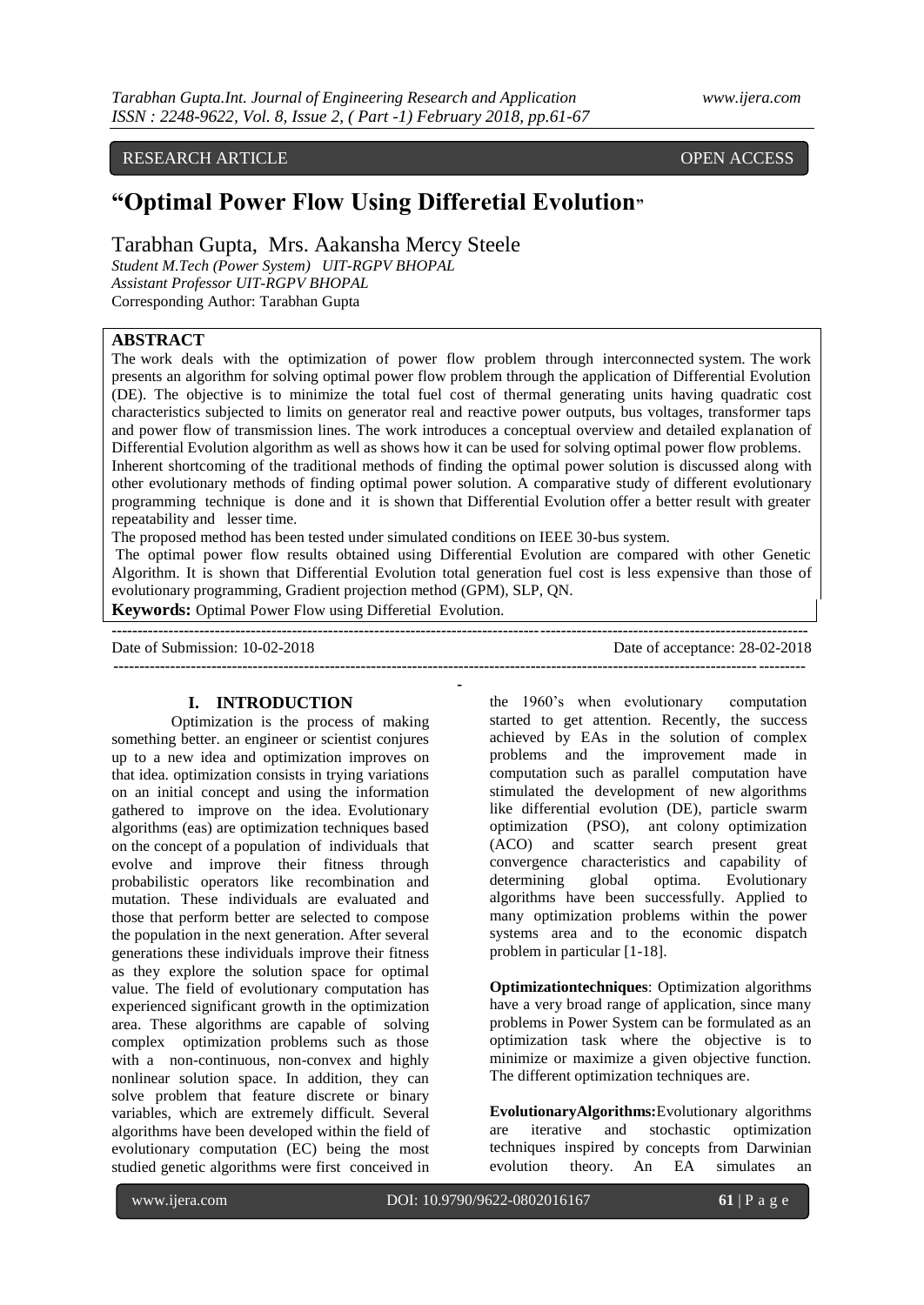evolutionary process on a population of individuals with the purpose of evolving the best possible approximate solution to the optimization problem at hand. In the simulation cycle, three operations are typically in play; recombination, mutation, and selection. Recombination and mutation create new candidate solutions. mutation create new candidate solutions, whereas selection weeds out the candidates with low fitness, which is evaluated by the objective function.

**Simulated Annealing:** The working principle of simulated annealing is borrowed from metallurgy: a piece of metal is heated and then the metal is left to cool slowly. The slow and regular cooling of the metal allows the atoms to slide progressively toward their most stable, minimal energy, positions. Rapid cooling would have "frozen" them in whatever position they happened to be at that time. The resulting structure of the metal is stronger and more stable.

**Ant Colony Optimization:**Ant systems, also known as an algorithms or ant colony optimizers, are multi-agent systems in which the behavior of each computer agent is inspired by the behavior of real ants. When real-world ant colonies are given access to a food source that has multiple approach paths, most ants end up using the shortest and most efficient route. The attempt to develop algorithms inspired by one aspect of ant behavior, the ability to find what computer scientists would call shortest paths, has become the field of ant colony optimization (ACO), the most successful and widely recognized algorithmic technique based on ant behavior.

**Particle Swarm Optimization:** Particle Swarm Optimization is a biologically inspired method of search and optimization developed in 1995 by Dr. Eberhart and Dr. Kennedy. Based on the social behaviors of birds flocking or fish schooling, this technique represents possible solutions as "particles" as they "fly" like a swarm through the solution space. Like a flock, the swarm gravitates towards the "leader", the current best-known solution, accelerating and turning as better solutions are found.

**Differential Evolution:** The differential Evolution algorithm (DE) is a population based algorithm like genetic algorithm using the similar operators; crossover, mutation and selection. The main difference in constructing better solutions is that genetic algorithms rely on crossover while DE relies on mutation operators. This main operation is based on the differences of randomly sampled pairs of solutions in the population.

**Tabu Search:** The basic idea of tabu search is to explore the search space of all feasible solutions by a sequence of moves. However, to escape from locally optimal but not globally optimal solutions and to prevent cycling, some moves, at one particular iteration, are classified as forbidden or tabu. Tabu moves are derived from the short-term and long-term history of the sequence of moves.

**Fuzzy Systems:** Fuzzy systems consist of a variety of concepts and techniques for representing and inferring knowledge that is imprecise, uncertain, or unreliable. Fuzzy systems can create rules that use approximate or subjective values, as well as incomplete or ambiguous data. Statements such as "hot" or "expensive" are not immediately suitable for use by an algorithm. Fuzzy systems provide the means for handling such information by expressing logic with some carefully defined imprecision. Unlike traditional programs that use simple IF-THEN rules, fuzzy systems use statements that closely model the way people think so that these statements can be interpreted by computers as well as human experts.

**Problem formulation of OPF:** An Optimal Power Flow (OPF) function schedules the power system controls to optimize an objective function while satisfying a set of nonlinear equality and inequality constraints. The equality constraints are the conventional power flow equations; the inequality constraints are the limits on the control and operating variables of the system. Mathematically, the OPF can be formulated as a constrained nonlinear optimization problem.

There are many possible objectives for an OPF. Some commonly implemented OPF. Some commonly implemented objectives are:

- fuel or active power cost optimization,
- active power loss minimization,
- minimum control-shift.
- minimum voltage deviations from unity, and
- minimum number of controls rescheduled.

In fuel cost minimization, the outputs of all generators, their voltages, LTC transformer taps and LTC phase shifter angles, and switched capacitors and reactors are control variables.

**Basic OPF Problem:-**The OPF problem is an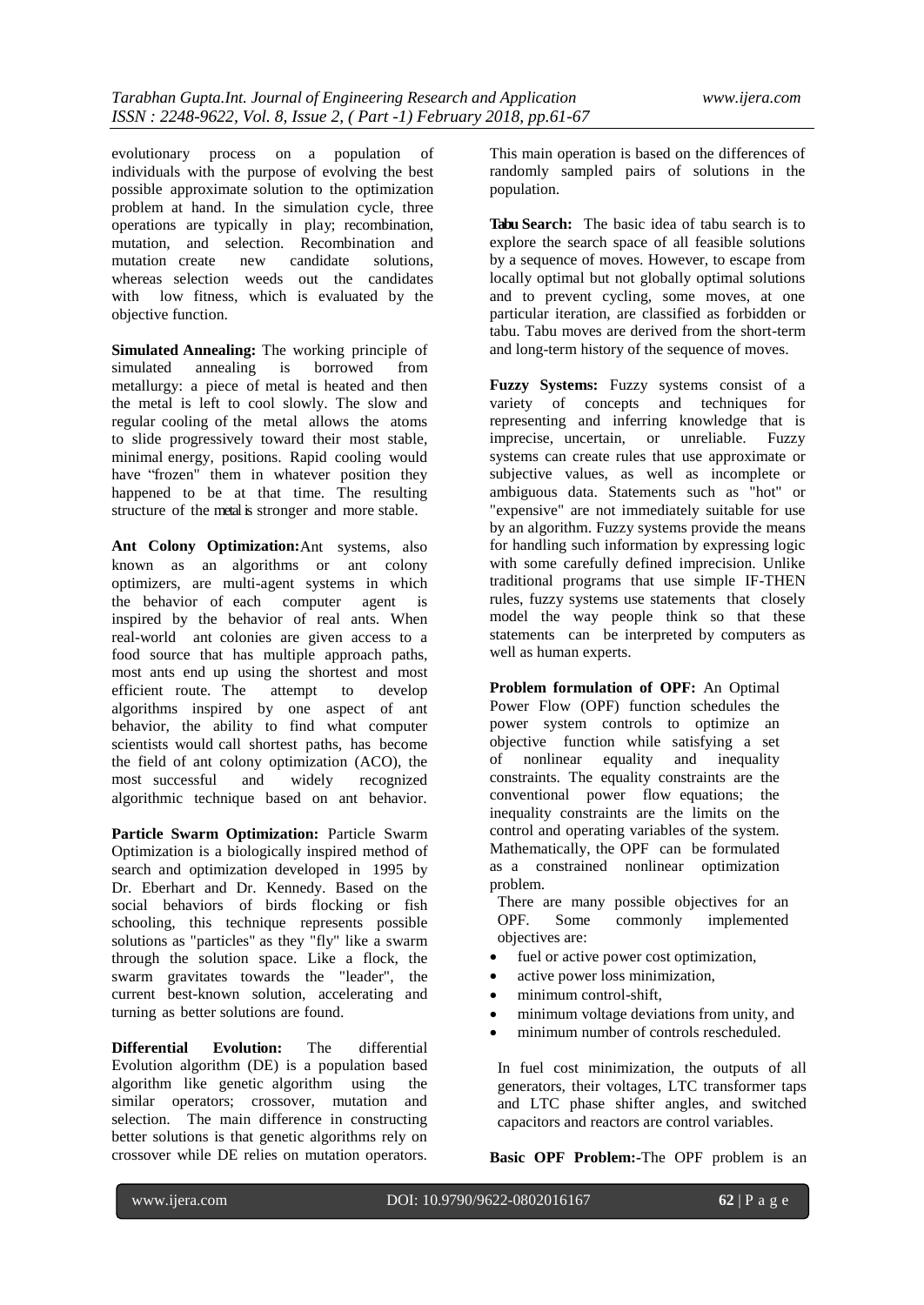optimization problem that determines the power output of each online generator that will result in a least cost system operating state. The OPF problem can be written in the following form:

Minimize  $f(x)$ Subjected to:  $g(x) = 0$  $H(x) \leq 0$ 

 $f(x)$  is the objective function,  $g(x)$  and  $h(x)$  are respectively the set of equality and inequality constraints. x is the vector of control and state variables.

**Cost function:** The objective of the OPF is to minimize the total system cost by adjusting the power output of each of the generators connected to the grid. The total system cost is modeled as the sum of the cost function of each generator (1). The generator cost curves are modeled with smooth quadratic functions given by:

$$
f(x) = \sum_{i=1}^{n_g} a_i + b_i P_{gi} + c_i P_{gi}
$$

where  $n_g$  is the number of online thermal units,  $P_{gi}$ is the active power generation at unit i and  $a_i$ ,  $b_i$ and  $c_i$  are the cost coefficients of the  $i<sup>th</sup>$  generator.

**Equality constraints:-**The equality constraint is represented by the power balance constraint that reduces the power system to a basic principle of equilibrium between total system generation and total system loads. Equilibrium is only met when the total system generation  $(P<sub>g</sub>)$  equals the total system load  $(P_D)$  plus system losses  $(P_L)$ .

$$
\sum_{i=1}^{n_g} P_{gi} - p_D - P_L = 0
$$

The exact value of the system losses can only be determined by means of a power flow solution. The most popular approach for finding an approximate value of the losses is by way of Kron's loss formula (14), which approximates the losses as a function of the output level of the system generators.

$$
P_L = \sum_{i=1}^{n_g} P_{gi} B_{ij} P_{gi} + \sum_{i=1}^{n_g} P_{gi} B_{io} + B_{oo}
$$

**Differential Evolution (DE):-**One extremely powerful algorithm from evolutionary computation due to it's excellent convergence characteristics and few control parameters is differential evolution. Differential evolution solves real valued problems based on the principles of natural

evolution using a population P of Np floating point-encoded individuals (1) that evolve over G generations to reach an optimal solution. In differential Evolution, the population size remains constant throughout the optimization process. Each individual or candidate solution is a vector that contains as many parameters (2) as the problem decision variables D. The basic strategy employs the difference of two randomly selected parameter vectors as the source of random variations for a third parameter vector. In the following, we present a more rigorous description of this new optimization method.

 P = [ Yi (G) …………………. YNp (G) ] [ X1i (G) , …………..….… XDi (G) ] I = 1,2, …… Np

Extracting distance and direction information from the population to generate random deviations result in an adaptive scheme with excellent convergence properties. Differential Evolution creates new offsprings by generating a noisy replica of each individual of the population. The individual that performs better from the parent vector (target) and replica (trail vector) advances to the next generation.





**Control Parameter Selection:** Proper selection of control parameters is very important for algorithm success and performance. The optimal control parameters are problem specific. Therefore, the set of control parameters that best fit each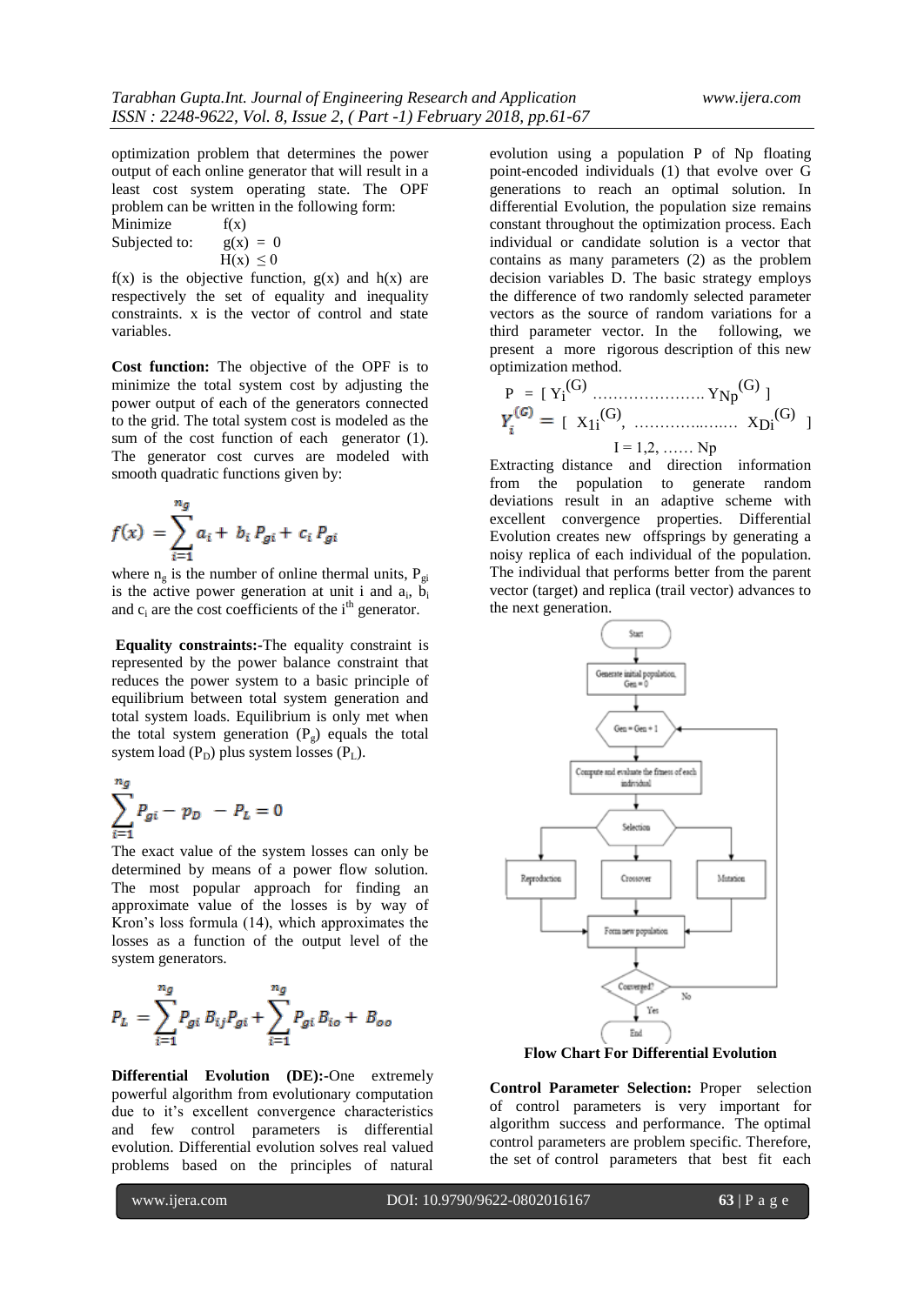problem have to be chosen carefully. The most common method used to select control parameters is parameter tuning. Parameter tuning adjusts the control parameters through testing until the best settings are determined. Typically, the following ranges are good initial estimates:  $F = [0.5]$ ,  $CR =$ [0.99], and  $NP = [20]$ . In order to avoid premature convergence, F or NP should be increased, or CR should be decreased. Larger values of F result in larger perturbations and better probabilities to escape from local optima, while lower CR preserves more diversity in the population thus avoiding local optima.

**Constraint Handling:-**Since most evolutionary algorithms such as differential evolution were originally conceived to solve unconstrained problems, various constraint-handling techniques have been developed. One possible strategy is to generate and keep control variables in the feasible region as,

$$
X_{i,j}^{(G)} = \begin{cases} X_{i,j}^{min} & , if \ X_{i,j}^{(G)} \le X_{i,j}^{min} \\ & X_{i,j}^{max} \\ & , if \ X_{i,j}^{(G)} \ge X_{i,j}^{max} \\ & \\ X_{i,j}^{(G)}, & otherwise \\ & i=1, \dots, N_p \text{ and } j=1, \dots, D \end{cases}
$$

where  $X_{i,j}^{min}$  and  $X_{i,j}^{max}$  are the lower and upper bounds of the jth decision parameter, respectively.

Penalty functions can be used whenever there are violations to some equality and/or inequality constraints [7]. Basically, the objective function  $f(x)$  is substituted by a fitness function  $f'(x)$  that penalizes the fitness whenever the solution contains parameters that violate the problem constraints,

 $f'(x) = f(x) +$  Penalty (x)

In this paper, the exterior penalty function method is applied to the equality constraints [7]. The new objective function is than given by

$$
f'(X) = f(X) + \sum_{i=1}^{N_p} K_i [g_i(X)]^2
$$

where  $K_i$  is a positive constant number, reflecting the constraint weight. The specification of these weighting factors depends on how strongly we feel about satisfying the constraints.

**Application of DE to OPF:-**Differential Evolution has been applied to problems from several areas. Some power engineering problems have been solved with DE including: Distribution systems capacitors placement, harmonics voltage distribution reduction and passive shunt harmonic filter planning. DE has also been used in the design of filters, neural network learning, fuzzy logic application, and optimal control problems, among others.

The objective function of OPF,

$$
F_{cost} = \sum_{i=1}^{5} F_i = \sum (a_i p_{gi}^2 + b_i p_{gi} + c_i) \text{ } \$/\text{Hr}
$$

Subjected to constraints-

 $g(x, u) = 0$ h  $(x, u) \leq 0$ 

where g is the equality constraints and represent typical load flow equations. h is the system operating constraints.

**Dependent Variables:** X is the vector of dependent variables consisting of slack bus power  $P_{G1}$  load bus voltages  $V_L$ , generator reactive power outputs  $Q_G$ , and transmission line loadings Sl.

Hence, X can be expressed as<br> $X^T = [P_{G1}, V_L, Q_G, S_1]$  $X^T = [P_{G1}, V_{L1} \dots V_{LNpq}, Q_{G1 \dots Q_{GNq}}, S_{11} \dots S_{1Nl}]$ 

Where  $N_{pq}$ ,  $N_q$ ,  $N_l$  are number of load buses, number of generators, and number of transmission lines respectively**.**

**Independent Variables:** U is the vector of independent variables consisting of generator voltages  $V_G$ , generator real power outputs $P_G$ , except at the slack bus  $P_{G_1}$ , and transformer tap settings T.

Hence, U can be expressed as  $U = [V_G, P_G, T]$  $U^T = [V_{G1} \dots V_{GN_a}, P_{G2} \dots P_{GN_a}, T_1 \dots T_{N_t}]$ 

Where  $N_t$  is the number of the regulating transformers.

**Initialization:** The first step in this algorithm is to create an initial population. All the independent variables  $[\vec{V}_G, \vec{P}_G, \vec{T}]$  have to be generated according to formula (3), where each independent parameter of each individual in the population is assigned a value inside the given feasible region of the generator. This creates parent vectors of independent variables for the first generation. As they have created within their limits, they readily satisfy the corresponding inequality constraints. To find dependent variables corresponding to each individual, Newton- Raphson power flow solution is implemented. Fitness includes fuel cost function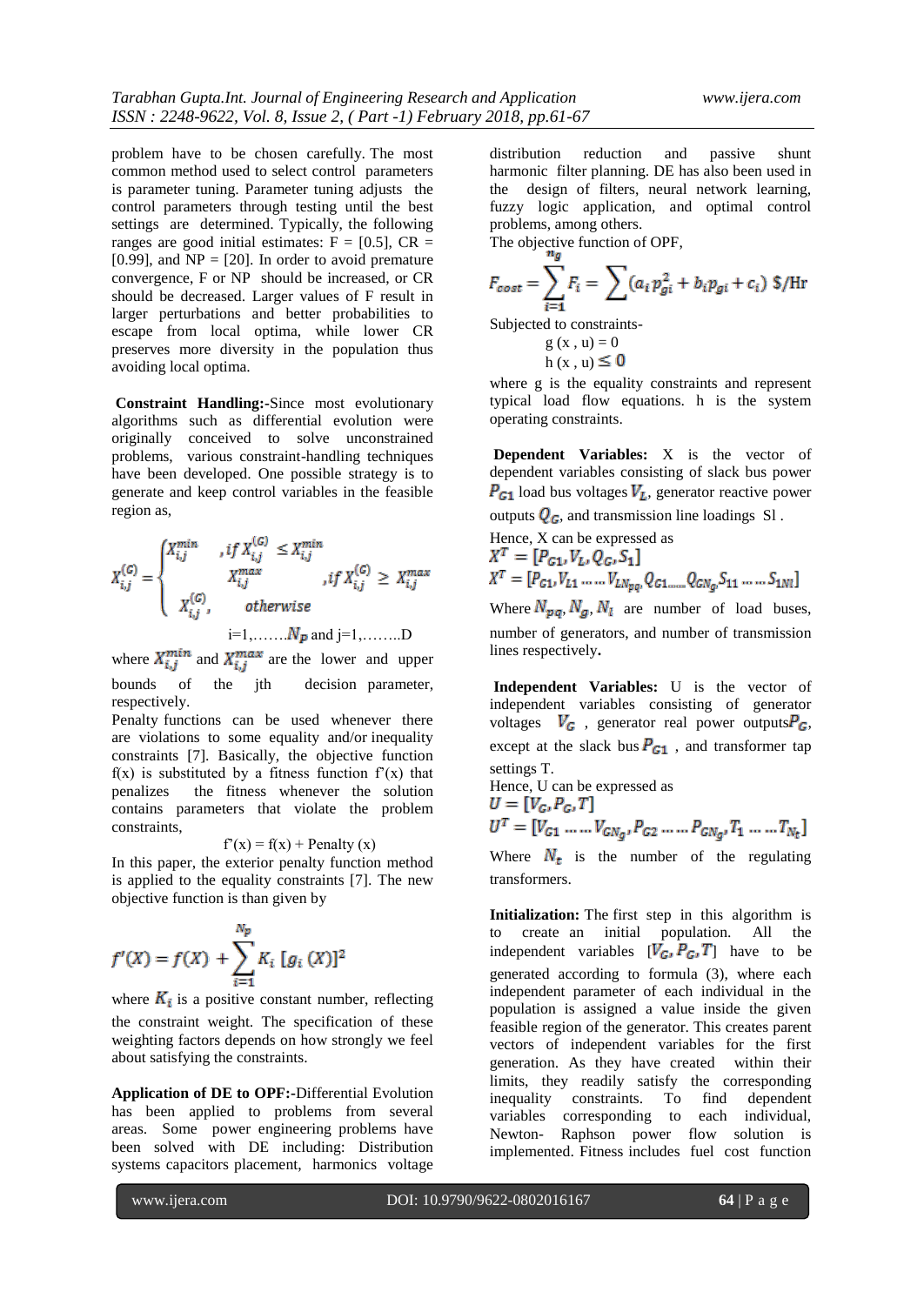and also penalties corresponding to dependent variables. Inclusion of these penalties in fitness gives us a great opportunity to assign better fitness to that particular population member whose control parameters are within the operational limits in addition to minimum fuel cost. Where

$$
F_{it_p} = \frac{1}{A + (K_2 * \sum_{i=1}^{N_g} Q_{gp} f_{p,i}) + (K_3 * \sum_{i=1}^{N_{pq}} V_p f_{p,i}) + (K_4 * \sum_{i=1}^{N_l} L F_p F_i)}
$$
  
Where A= $F_{cost} + (K_1 * S_p f_p)$ 

Slack bus penalty: Spf Line flows penalty: Lfpf QG Penalty :Qgpf Voltage penalty : Vpf.

**DE Algorithm Solution:-** This optimization process is carried out with three basic operations:

- Mutation
- Cross over
- Selection

First, the mutation operation creates mutant vectors by perturbing each target vector with the weighted difference of the two other individuals selected randomly. Then, the cross over operation generates trail vectors by mixing the parameters of the mutant vectors with the target vectors, according to a selected probability distribution. Finally, the selection operator forms the next generation population by selecting between the trial vector and the corresponding target vectors those that fit better the objective function.

**Initialization:** The first step in the DE optimization process is to create an initial population of candidate solutions by assigning random values to each decision parameter of each individual of the population. Such values must lie inside the feasible bounds of the decision variable and can be generated by Eq. (3). In case a preliminary solution is available, adding normally distributed random deviations to the nominal solution often generates the initial population. for each value of j.

$$
Y_{i,j}^{(0)} = Y_j^{min} + \binom{n}{j} \left( Y_j^{max} - Y_j^{min} \right)
$$
  
 
$$
= \qquad 1 \dots \dots \dots N_p,
$$

j=1,2……………D Where  $Y_i^{min}$  and  $Y_i^{max}$  are respectively, the lower and upper bound of the jth decision parameter and  $\mathbf{h}_i$  is a uniformly distributed random number within

#### [1, 1] generated a new **Mutation:**

After the population is initialized, this evolves through the operators of mutation, cross over and selection. For crossover and mutation different types of strategies are in use. Basic scheme is explained here elaborately. The mutation operator is in charge of introducing new parameters into the population. To achieve this, the mutation operator creates mutant vectors by perturbing a randomly selected vector ( Ya ) with the difference of two other randomly selected vectors ( Yb and Yc ) according Eq. (4). All of these vectors must be different from each other, requiring the population to be of at least four individuals to satisfy this condition. To control the perturbation and improve convergence, the difference vector is scaled by a user defined constant in the range [0, 1.2]. This constant is commonly known as the scaling constant  $(S)$ .

$$
Y_i^{(G)} = Y_a^{(G)} + S (Y_b^{(G)} - Y_c^{(G)})
$$

Where  $Y_a$ ,  $Y_b$ ,  $Y_c$  are randomly chosen vectors  $\varepsilon$ {1,2,..........Np} and  $a \neq b \neq c \neq i$ 

 $Y_a$ ,  $Y_b$ ,  $Y_c$  are generated anew for each parent, S is the scaling constant For certain problems it is considered  $a = i$ 

**Crossover:-**The crossover operator creates the trial vectors, which are used in the selection process. A trail vector is a combination of a mutant vector and a parent (target) vector based on different distributions like uniform distribution, binomial distribution, exponential distribution is generated in the range [0, 1] and compared against a user defined constant referred to as the crossover constant. If the value of the random number is less or equal than the value of the crossover constant, the parameter will come from the mutant vector, otherwise the parameter comes from the parent vector.  $\mathbb{R}^2$ 

$$
X_{i,j}^{\circ(G)} = \begin{cases} X_{i,j}^{(G)} & if \text{ } \text{ }^{n_j} \leq CR \text{ or } j = q \\ X_{i,j}^{(G)} & otherwise \end{cases}
$$
  
Where i=1,2,......,  $N_{\mathbf{p},j} = 1,2,......$  D

q is a randomly chosen index  $\varepsilon$ {1,2………D}that guarantees that the trial vector gets at least one parameter from the mutant vector.  $\mathbf{r}_i$  is a uniformly distributed random number within [1,1]<br>generated a new for each value of j.  $X_{i,j}^{(G)}$ generated a new for each value of j .

is the parent (target)

vector  $X_{i,j}^{\prime\prime}$  the mutant vector and  $X_{i,j}^{\prime\prime}$  the trial vector.

**Selection:** The selection operator chooses the vectors that are going to compose the population in the next generation. This operator compares the fitness of the trial vector and fitness of the corresponding target vector, and selects the one that performs better as mentioned in Eq.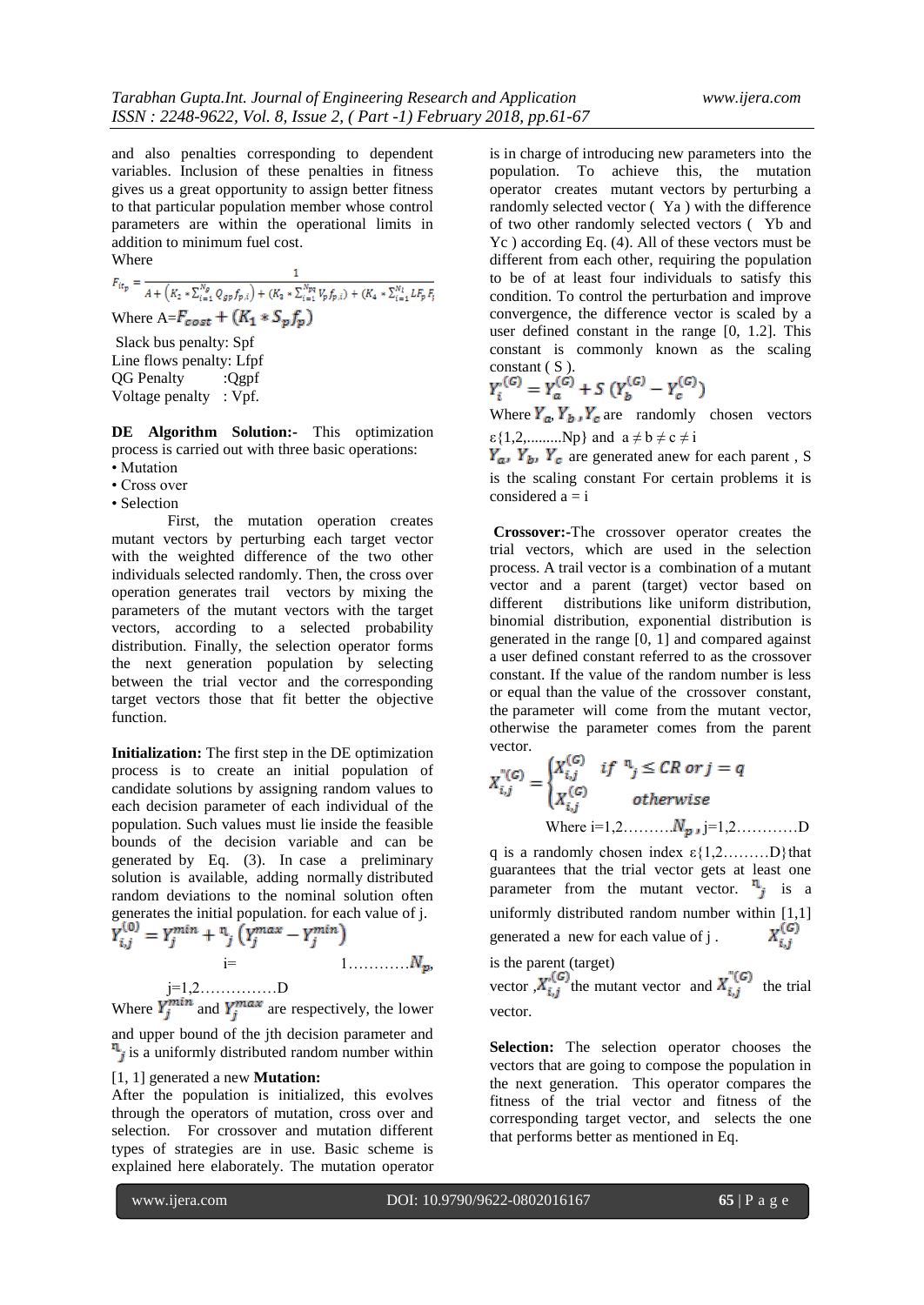$$
Y_i^{(G+1)} = \begin{cases} Y_i^{*(G)} & \text{if } f(Y_i^{*(G)}) \le f(Y_i^{(G)})\\ Y_i^{(G)} & \text{otherwise} \end{cases}
$$
\n
$$
i = 1, 2, \dots, N_p
$$

### **II. RESULT AND DISCUSSION**

All generator active power, and generator bus voltages and transformer tap setting are considered as continuous for simplicity. The generators cost coefficients of the IEEE 30- bus test system are given in the Table 2. Where 50 MW and 200 MW are the minimum and maximum real power output limits for bus no. 1 for IEEE 30 bus system and similarly 12 MW and 40 MW are the minimum and maximum real power output limits for bus no. 13 for IEEE 30 bus system. Cost coefficient c is zero throughout the process but value of cost coefficient b and c is given in the table corresponding to bus no.

TABLE II

| GENERATOR COST COEFFICIENTS OF IEEE 30-BUS SYSTEM |              |     |                          |      |         |  |  |  |
|---------------------------------------------------|--------------|-----|--------------------------|------|---------|--|--|--|
|                                                   | Real Power   |     | <b>Cost Coefficients</b> |      |         |  |  |  |
| Bus                                               | Output limit |     |                          |      |         |  |  |  |
| No                                                | (MW)         |     |                          |      |         |  |  |  |
|                                                   | Min          | Max | a                        | ь    |         |  |  |  |
|                                                   | 50           | 200 | 0                        | 2.00 | 0.00375 |  |  |  |
| 2                                                 | 20           | 80  | 0                        | 1.75 | 0.01750 |  |  |  |
| 5                                                 | 15           | 50  | 0                        | 1.00 | 0.06250 |  |  |  |
| 8                                                 | 10           | 35  | 0                        | 3.25 | 0.00834 |  |  |  |
| 11                                                | 10           | 30  | 0                        | 3.00 | 0.02500 |  |  |  |
| 13                                                | 12           | 40  | Ω                        | 3.00 | 0.02500 |  |  |  |

**DE Results and comparison with GA:-**In this section, the DE solution of the OPF is evaluated using the test system IEEE-30 bus system .The results, which follow, are the best solution over the twenty runs. The results are compared with GA and GPM, SLP and QN.

#### **DE Results compared with GA Table IV**

| Parameters      | <b>SLP</b><br>[17] | QN<br>[08] | GA<br>[08] | DE     |
|-----------------|--------------------|------------|------------|--------|
| Pg1(MW)         | 175.25             | 170.24     | 179.37     | 177.09 |
| Pg2(MW)         | 48.34              | 44.95      | 44.24      | 48.92  |
| Pg3(MW)         | 21.21              | 28.90      | 24.61      | 21.51  |
| Pg4(MW)         | 23.60              | 17.48      | 19.90      | 21.27  |
| Pg5(MW)         | 12.25              | 12.17      | 10.71      | 12.00  |
| Pg6(MW)         | 12.33              | 18.47      | 14.09      | 12.00  |
| Total           | 292.98             | 292.21     | 292.92     | 292.75 |
| Loss(MW         | 9.57               | 8.80       | 9.52       | 9.40   |
| Cost(S/h)       | 803.08             | 807.78     | 803.69     | 801.84 |
| <b>CPU</b> time | 1.12               | N/A        | 7.00       | 5.98   |

**Result Analysis:** Table 4 shows the comparison of the cost, Losses and time of generation for the IEEE-30 bus system for the above cases with other soft computing methods. From the table it can be shown very clearly for same load demand, generating cost and losses are different. Results

obtained by DE are much better then other evolutionary techniques DE converges very fast give better results in lesser time. generating cost obtained by DE is 801.84 \$/h where by GA is 803.69. Where time taken by DE is 5.98 sec and time taken by GA is 7 sec. cost obtained by other methods as GPM is 804.85\$/h , SLP is 803.08 \$/h and by QN is 807.78. so results obtained by other methods are not satisfactory.



Figure 5 shows the convergence of DE for the optimal power flow problem. The operating costs of the best solution in the normal operation achieved by the DE and GA are, respectively, \$801.84 and \$803.78 per hour. It can be observed from Fig.3 that the convergence of DE is faster while obtaining a better solution in lesser computational time. GA converges in 7 sec for twenty generations while DE converges in 5.98 sec for same generations.

#### **III. CONCLUSION**

The work presents a DE solution to the optimal power flow problem and is applied to an IEEE 30 bus power system. The main advantage of DE over other modern heuristics is modeling flexibility, sure and fast convergence, less computational time than other heuristic methods. And it can be easily coded to work on parallel computers. The main disadvantage of DE is that it is heuristic algorithms, and it does not provide the guarantee of optimal solution for the OPF problem. The DE approach is useful for obtaining high quality solution in a very less time compared to other methods.

The future work in this area consists of the applicability of DE solutions to large-scale of problems of systems with several thousands of nodes, utilizing the strength of parallel computers.

#### **REFERENCES**

[1]. H. W. Dommel, W. F. Tinney, Optimal Power Flow Solutions, IEEE Transactions